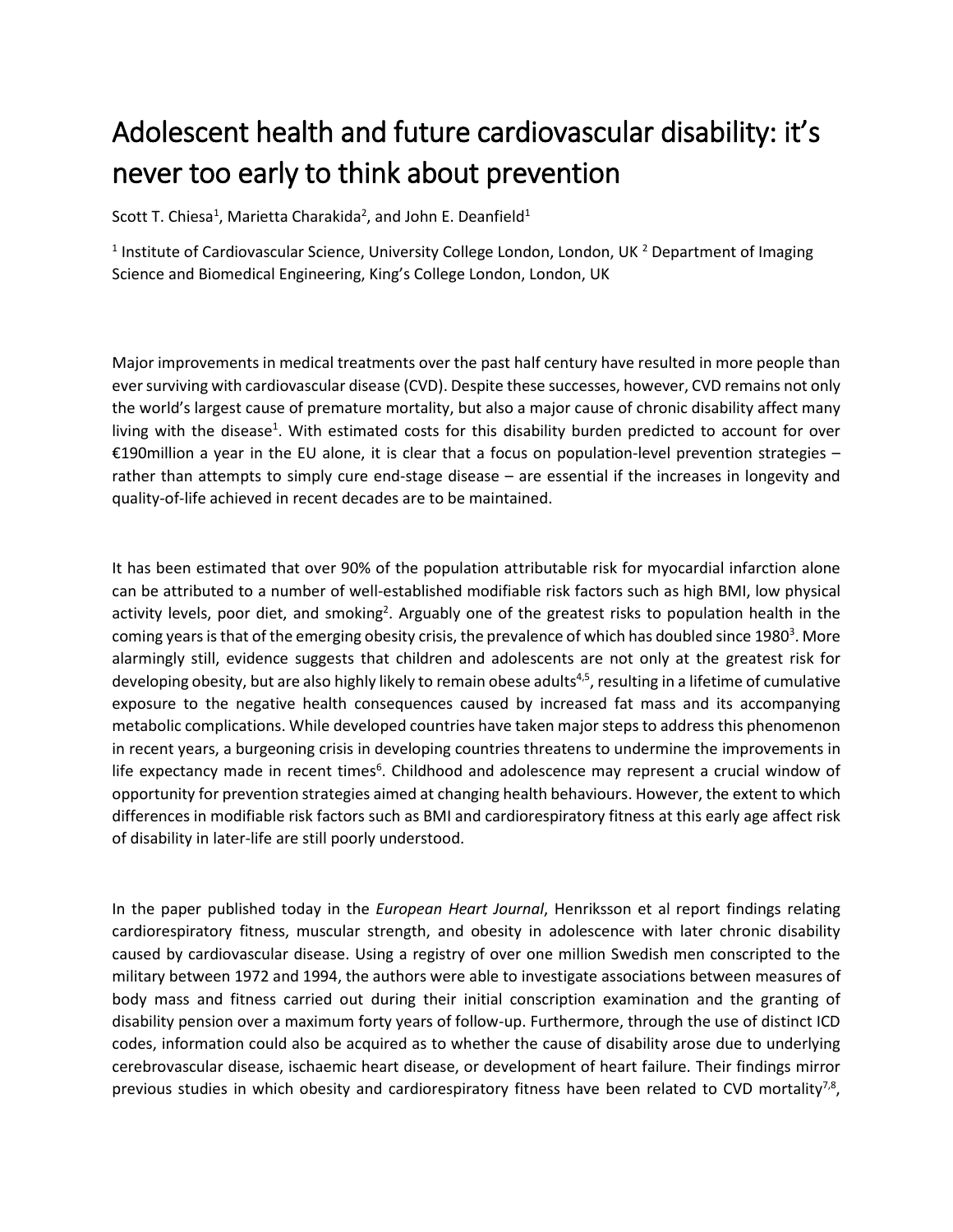demonstrating that increasing levels of BMI associate with a greater risk for disability from numerous types of CVD, and increasing levels of fitness with a lowerrisk. Also similar to previous studies, the greatest benefits from increasing fitness levels appeared to occur at the lower end of the fitness spectrum (i.e. moving from no activity to low activity), with progressive but more incremental gains then evident as fitness increased further. Some evidence of benefit was demonstrated for increased muscular strength, but this was likely confounded by overall fitness. Finally, in order to address the possibility of the controversial "fat-but-fit" phenotype, comparisons were also drawn between normal-weight and obese participants of differing fitness levels, with the authors noting that high levels of cardiorespiratory fitness in obese adolescents appeared to ameliorate much of the future risk of disability arising from cardiovascular disease.

This study has a number of major strengths. Firstly, the inclusion of over one million individuals with up to 40 years of follow-up highlights the power of 'big data' to permit large-scale and long-term studies in a real-world (albeit exclusively male in this case) population, and the use of ICD codes allowed a range of disability outcomes to be studied. Secondly, the availability of standardised exercise tests at baseline (rather than physical activity questionnaires which are often used as a proxy measure in cohort studies) removes the risk of recall bias for this exposure, and greatly strengthens the link reported between aerobic fitness and future disease. A noticeable weakness of the study, however, is the lack of data available during follow-up, and it is therefore not possible to ascertain what proportion of the observed adult risk is a result of early cardiovascular damage sustained in adolescence, and what proportion simply reflects the fact that those who were obese/unfit in childhood were more likely to remain so in later-life. Despite this, however, it is clear from the current findings that – regardless of the mechanisms involved – individuals with a high BMI and a low level of fitness during adolescence are significantly more likely to suffer from CVD disability in later life, and that prevention strategies addressing these factors in childhood are likely to provide significant lifetime benefits at a population level.

Obesity is a complex condition, and the relative contribution of genetic vs. lifestyle factors in its development (and therefore the extent to which it can be prevented) remains contentious. On the one hand, it is unarguable that genetics have a considerable role to play in the emergence of an obese phenotype, and that this phenotype is most commonly established in early life<sup>5</sup>. However, it is also important to note that the obesity epidemic is a relatively recent phenomenon which has emerged in an essentially unchanged genetic landscape, strongly suggesting that the presence of a modern-day 'obesogenic environment' is acting to expose a previously rarely-observed genetic susceptibility to disease. Although it has long been accepted that steps must be taken to tackle this obesogenic environment, the best way to do this has so far remained elusive. While clinicians clearly have a role to play, previous efforts at tackling lifestyle behaviors at the individual level have been largely ineffective, and can be complicated further by difficulties in addressing the topic due to the social stigma which is often attached to conditions such as obesity. In order for real gains to be made, major policy changes at a national/international level are almost certainly required in order to change the overall environment in which we live, and thereby nudge people's behavior over time towards healthier choices. The ability of this approach to produce long-term benefits has already been clearly demonstrated with respect to smoking, with the prevalence of smoking steadily declining in recent years<sup>9</sup>. Encouragingly, similar trends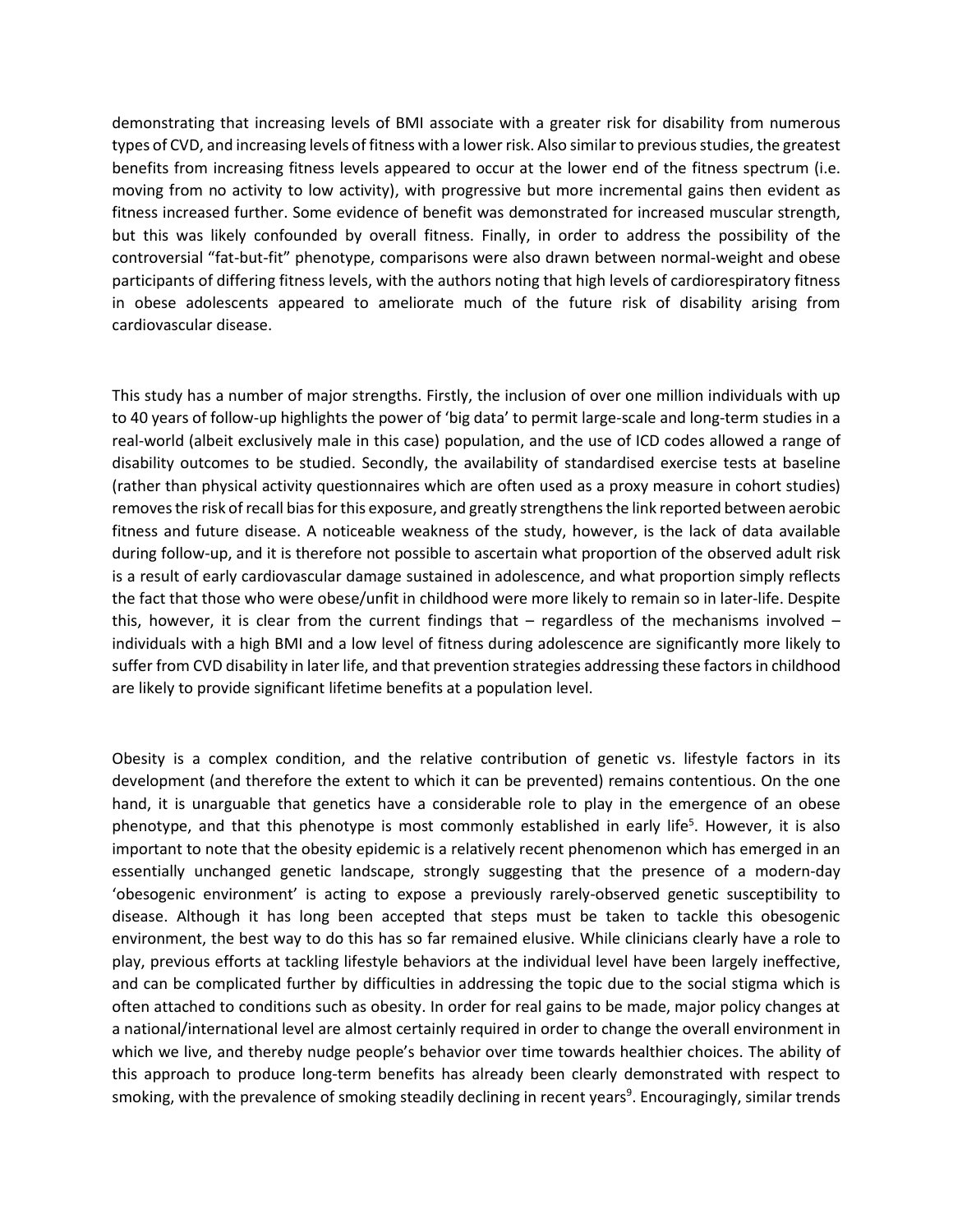are already emerging for other health behaviours such as alcohol intake and physical activity, with recent evidence suggesting that young people are less likely to drink and more likely to partake in structured exercise compared to previous generations<sup>10</sup>.

It is important that future government policies maintain this welcome shift in attitudes in the young by emphasising that – when it comes to prevention – it is never too early to start. The reasons for this are numerous and compelling. Firstly, as previously mentioned, genetic susceptibility to an obese phenotype emerges in adolescence and tracks into later life, resulting in life-long exposure to the negative effects of adiposity<sup>5</sup>. With cumulative exposure to risk factors suggested to be the predominant driving force behind CVD risk $^{11}$ , early intervention would therefore be expected to offer the greatest gains. Secondly, and as shown in the current study, increased physical fitness (and likely other health behaviours) in adolescence may attenuate much of the risk associated with obesity, and are more likely to be maintained if established in early life. Finally, significant evidence from both longitudinal and genetic studies suggests that individuals who normalize their weight status between childhood and adulthood have equivalent CVD risk to those who have never been obese, suggesting that it is the tracking of obesity across the lifecourse which poses the greatest risk to health, rather than early CV damage *per se*4,12–<sup>14</sup>. As a caveat to this final point, however, it should be noted that weight loss at any point in the lifespan has also been shown to have beneficial effects on CVD risk<sup>15</sup>, so while it's never too early to start, it's also never too late!

In summary, findings from this long-term follow-up of over one million men clearly demonstrate an increased risk of mid-life CVD disability from multiple causes in individuals who have high levels of obesity and/or low levels of fitness in adolescence. These findings further strengthen claims that prevention strategies targeted in childhood are likely to provide the greatest benefits for lifetime cardiovascular health.

- 1. World Health Organization. Global status report on noncommunicable diseases 2014. 2014.
- 2. Yusuf S, Hawken S, Ounpuu S, Dans T, Avezum A, Lanas F, McQueen M, Budaj A, Pais P, Varigos J, Lisheng L. Effect of potentially modifiable risk factors associated with myocardial infarction in 52 countries (the INTERHEART study): case-control study. *Lancet* **364**:937–952.
- 3. The GBD 2015 Obesity Collaborators. Health effects of overweight and obesity in 195 countries over 25 years. *N Engl J Med* Massachussetts Medical Society; 2017;**377**:13–27.
- 4. Buscot M-J, Thomson RJ, Juonala M, Sabin MA, Burgner DP, Lehtimäki T, Hutri-Kähönen N, Viikari JSA, Raitakari OT, Magnussen CG. Distinct child-to-adult body mass index trajectories are associated with different levels of adult cardiometabolic risk. *Eur Heart J* 2018;**39**:2263–2270.
- 5. Khera A V, Chaffin M, Wade KH, Timpson NJ, Kaplan LM, Kathiresan S, Zahid S, Brancale J, Xia R, Haas ME, Bick A, Aragam KG, Lander ES. Polygenic Prediction of Weight and Obesity Trajectories from Birth to Adulthood In Brief Article Polygenic Prediction of Weight and Obesity Trajectories from Birth to Adulthood. *Cell* 2019;**177**:587–596.e9.
- 6. Gaziano TA, Bitton A, Anand S, Abrahams-Gessel S, Murphy A. Growing Epidemic of Coronary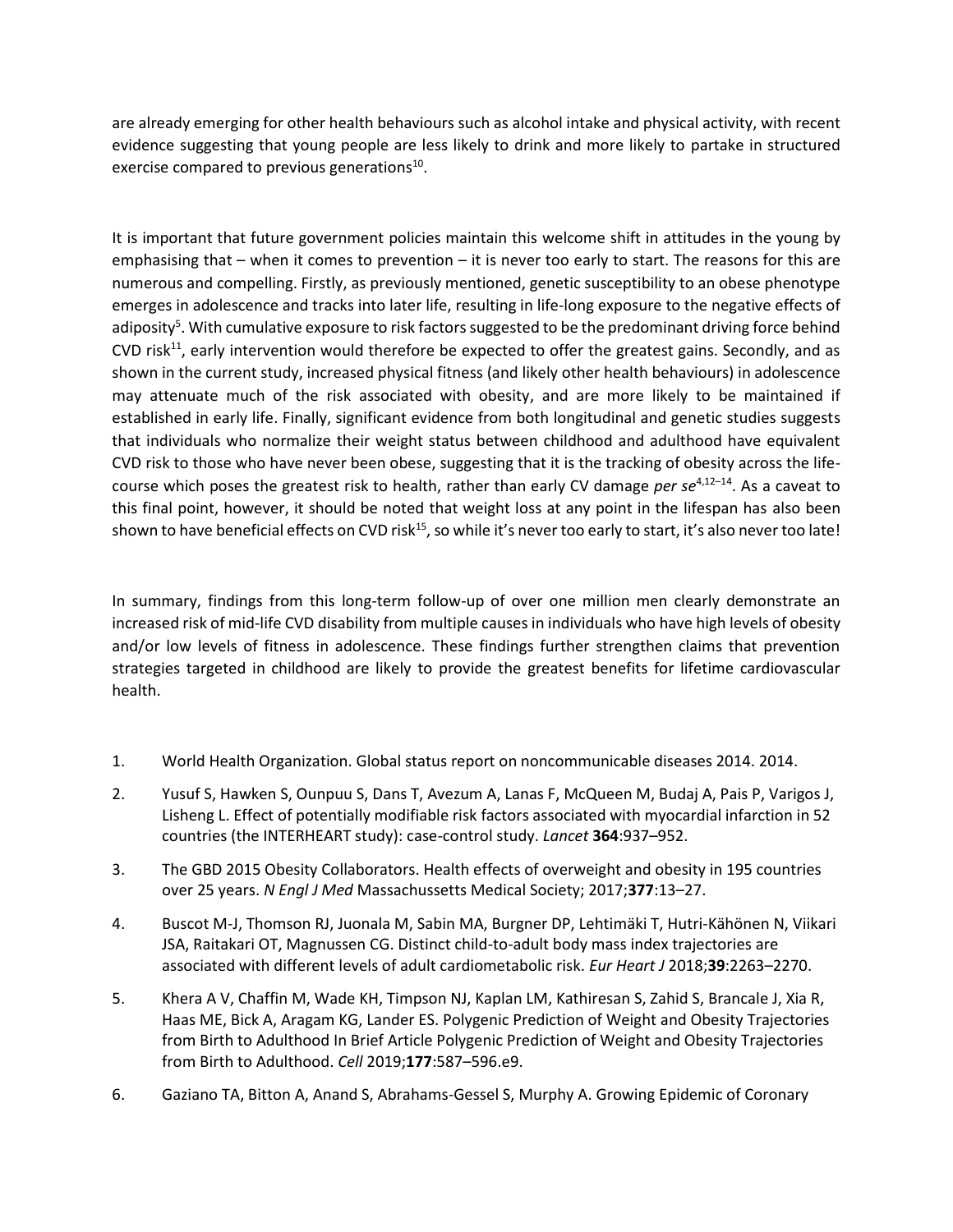Heart Disease in Low- and Middle-Income Countries. *Curr Probl Cardiol* 2010;**35**:72–115.

- 7. Berrington de Gonzalez A, Hartge P, Cerhan JR, Flint AJ, Hannan L, MacInnis RJ, Moore SC, Tobias GS, Anton-Culver H, Freeman LB, Beeson WL, Clipp SL, English DR, Folsom AR, Freedman DM, Giles G, Hakansson N, Henderson KD, Hoffman-Bolton J, Hoppin JA, Koenig KL, Lee I-M, Linet MS, Park Y, Pocobelli G, Schatzkin A, Sesso HD, Weiderpass E, Willcox BJ, Wolk A, et al. Body-mass index and mortality among 1.46 million white adults. *N Engl J Med* 2010;**363**:2211–2219.
- 8. Blair SN. Physical inactivity: the biggest public health problem of the 21st century. *Br J Sports Med* 2009;**43**:1–2.
- 9. GBD 2015 Tobacco Collaborators. Smoking prevalence and attributable disease burden in 195 countries and territories, 1990-2015: A systematic analysis from the global burden of disease study 2015. *Lancet* Lancet Publishing Group; 2017;**389**:1885–1906.
- 10. Ng Fat L, Shelton N, Cable N. Investigating the growing trend of non-drinking among young people; Analysis of repeated cross-sectional surveys in England 2005-2015. BMC Public Health. BioMed Central Ltd.; 2018. p. 1090.
- 11. Kivimaki M, Smith GD, Timpson NJ, Lawlor DA, Batty GD, Kahonen M, Juonala M, Ronnemaa T, Viikari JSA, Lehtimaki T, Raitakari OT. Lifetime body mass index and later atherosclerosis risk in young adults: examining causal links using Mendelian randomization in the Cardiovascular Risk in Young Finns study. *Eur Heart J* 2008;**29**:2552–2560.
- 12. Juonala M, Magnussen CG, Berenson GS, Venn A, Burns TL, Sabin MA, Srinivasan SR, Daniels SR, Davis PH, Chen W, Sun C, Cheung M, Viikari JSA, Dwyer T, Raitakari OT. Childhood Adiposity, Adult Adiposity, and Cardiovascular Risk Factors. *N Engl J Med* 2011;**365**:1876–1885.
- 13. Dangardt F, Charakida M, Georgiopoulos G, Chiesa ST, Rapala A, Wade KH, Hughes AD, Timpson NJ, Pateras K, Finer N, Sattar N, Davey Smith G, Lawlor DA, Deanfield JE. Association between fat mass through adolescence and arterial stiffness: a population-based study from The Avon Longitudinal Study of Parents and Children. *Lancet Child Adolesc Heal* Elsevier B.V.; 2019;**3**:474– 481.
- 14. Lawlor DA, Benfield L, Logue J, Tilling K, Howe LD, Fraser A, Cherry L, Watt P, Ness AR, Smith GD, Sattar N. Association between general and central adiposity in childhood, and change in these, with cardiovascular risk factors in adolescence: Prospective cohort study. *BMJ* 2010;**341**:1205.
- 15. Charakida M, Khan T, Johnson W, Finer N, Woodside J, Whincup PH, Sattar N, Kuh D, Hardy R, Deanfield J. Lifelong patterns of BMI and cardiovascular phenotype in individuals aged 60-64 years in the 1946 British birth cohort study: an epidemiological study. *Lancet Diabetes Endocrinol* 2014;**2**.